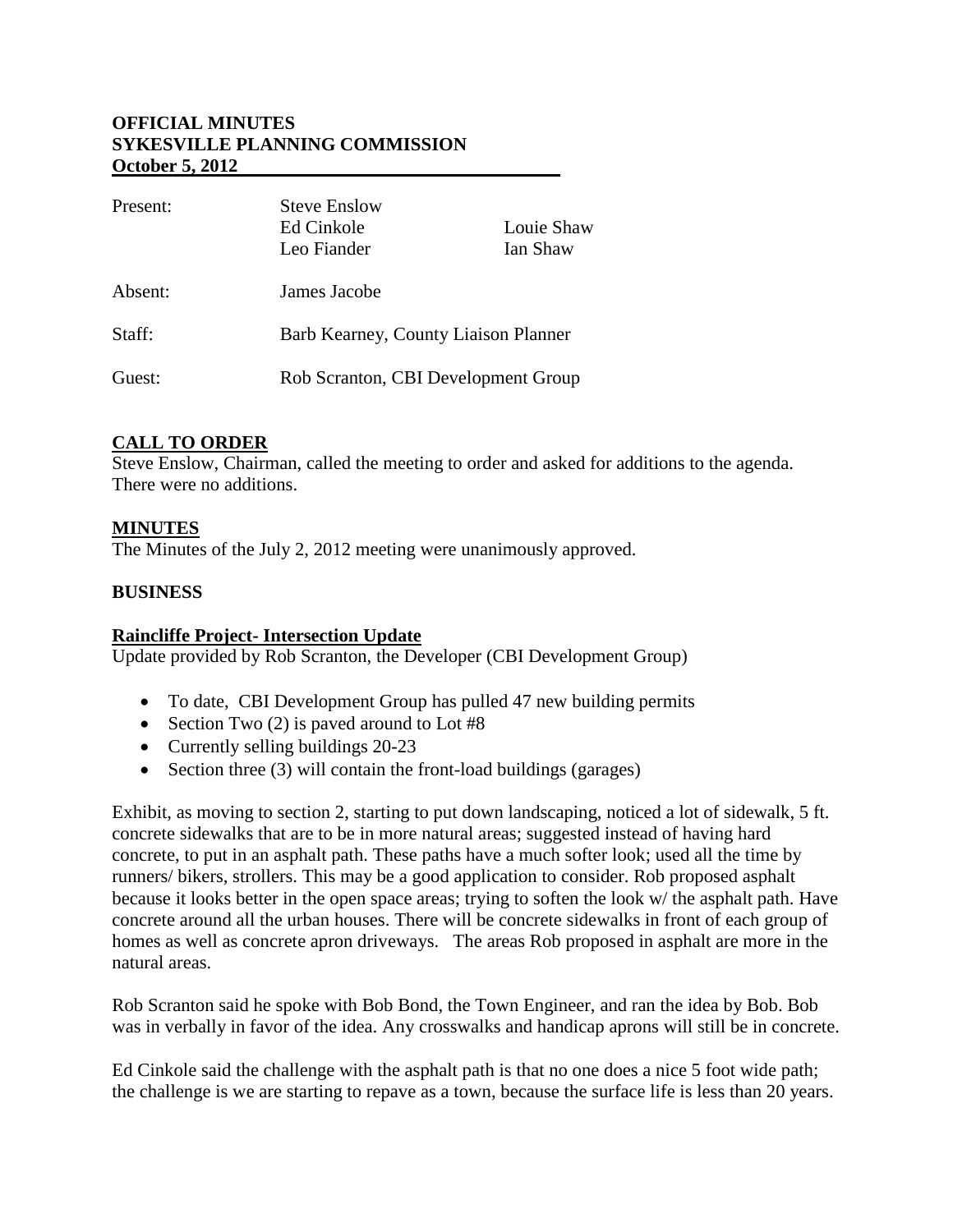# OFFICIAL MINUTES SYKESVILLE PLANNING COMMISION OCTOBER 5, 2012 PAGE 2

Ed Cinkole, Planning Commission member thinks asphalt is aesthetically pleasing, but more concerned long-term, with a durability standpoint. Thinking of the useful service life, 20 years down the road, a concrete sidewalk is a better choice.

Ian Shaw, Town Council member, is not a big fan of the idea of asphalt. Ian agrees that blacktop has been a nightmare for the Town. Guess we will have to talk about it and think of what the right strategy is.

Steve Enslow, Planning Commission Chair, asked about the ownership structure and if it is part of an HOA. Rob Scranton stated the HOA is covering the maintenance on the sidewalks and that the Town has the loop road. The ownership of the road is to the curb.

Steve Enslow, Planning Commission Chair, believes it is a good idea to bring up the documentation for the HOA agreement, to provide proof. What agreements are in the HOA for upkeep?

#### I**ntersection**

Steve Enslow, Planning Commission Chair, reading from the Staff Report- the Town believes that before the  $64<sup>th</sup>$  permit is issued, the intersection must be completely finished.

Rob Scranton with CBI Development Group address this inquiry stating that the actual approval states (didn't actually bring a copy with him) that the improvements will be completed within 6 months of the issuance of the  $64^{\text{th}}$  permit.

CBI Development Group has to post the inspection fee. The SHA plans are all completed, and the bonds for the work, but the plans are done/approved.

Rob Scranton believes it will take at least three (3) months to complete the intersection and that ideally, next summer would be the best time to do this project. Rob Scranton also stated there is a difference of opinion on what that means. Rob Scranton told Dinah Riley that he needs to meet with the Chief John Williams (Interim Town Manager) and Dennis Hoover, Town Attorney, in order to get that all straightened out.

Dinah Riley asked Rob Scranton if that is in the form of a letter? Rob replied, "It's actually in your official minutes….your official approval matt, as part of the motion that was approved, adopts Mr. Schaefer's letter into part of that approval."

Steve Enslow stated that from the planning commission's perspective would truly like to see what that agreement is. And what documentation there is for that. We have heard conflicting information.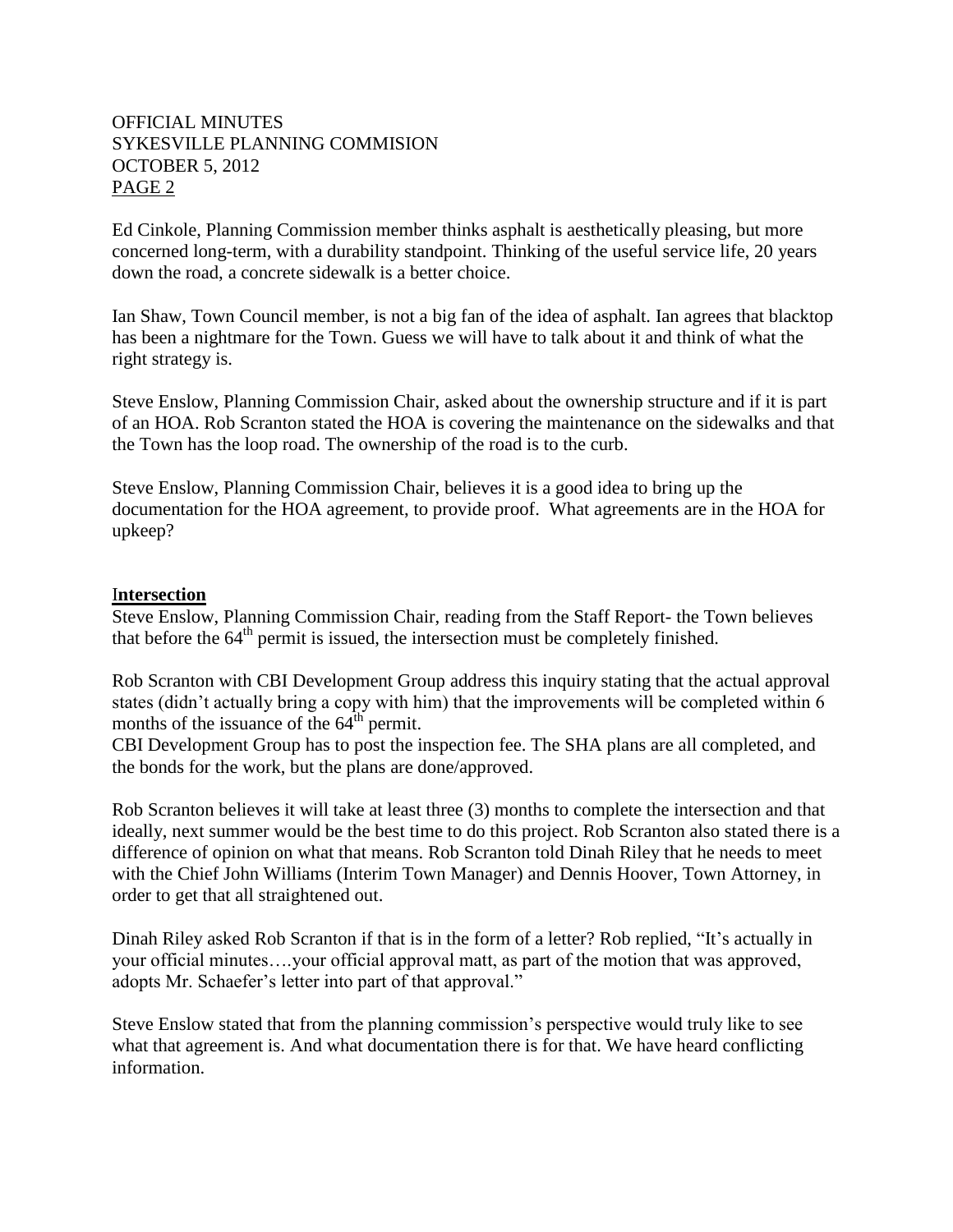# OFFICIAL MINUTES SYKESVILLE PLANNING COMMISION OCTOBER 5, 2012 PAGE 3

### **BG&E Substation/Humphrey's Property: Raincliffe Road and Buttercup Road**

Rob Scranton asked if the Town will take an official position on the Station?

Dinah Riley, Administrative Assistant, provided an update regarding the BG&E Substation stating that all she knows is that Police Chief Williams received an email from Michael Fowler who is the Public Relations person for BGE, they were holding a public meeting tomorrow night (Oct 2) at the middle school regarding the substation on the Humphrey's property, and a map that was attached to the email.

Rob Scranton, with CBI Development Group, asked if the County was involved in this process. Barb Kearny, County Liaison Planner, replied there have been no circulations or distributions. Barb will have to check with Development Review.

Rob Scranton asked the Planning Commission: Isn't Humphrey's in your annexation? Barb Kearney replied- It's currently external to the Town's municipal boundaries, so yes, at all points, all projects within 1 mile within the currently municipal boundaries should be crossed.

Rob Scranton then clarified- That property is shown potentially as future annexation and added, as the property owner it seems interesting that this is being jammed up against the only residential area in the whole quadrant.

Ian Shaw agreed with Rob Scranton's statement: "Why are they butting it up against the only residential area?"

Steve Enslow is a little concerned they don't go through proper site plan process. Barb Kearney will go and will research this.

Barb offered, if the Town would like, to compile a staff analysis memo as the Liaison Planner and forward to the Planning Commission as if she were a participant in a review process, these are the comprehensive plan issues she would see relevant to this project proposal. Unanimously agree on by the Planning Commission, they would like Barb's staff analysis memo.

The Town will be sending Chief Williams to the meeting on Oct 2. Asked for an update from the Chief at the next meeting

#### **County Projects Update**

Barbara (Barb) Kearney, County Liaison Planner, reported on PlanMaryland and County updates.